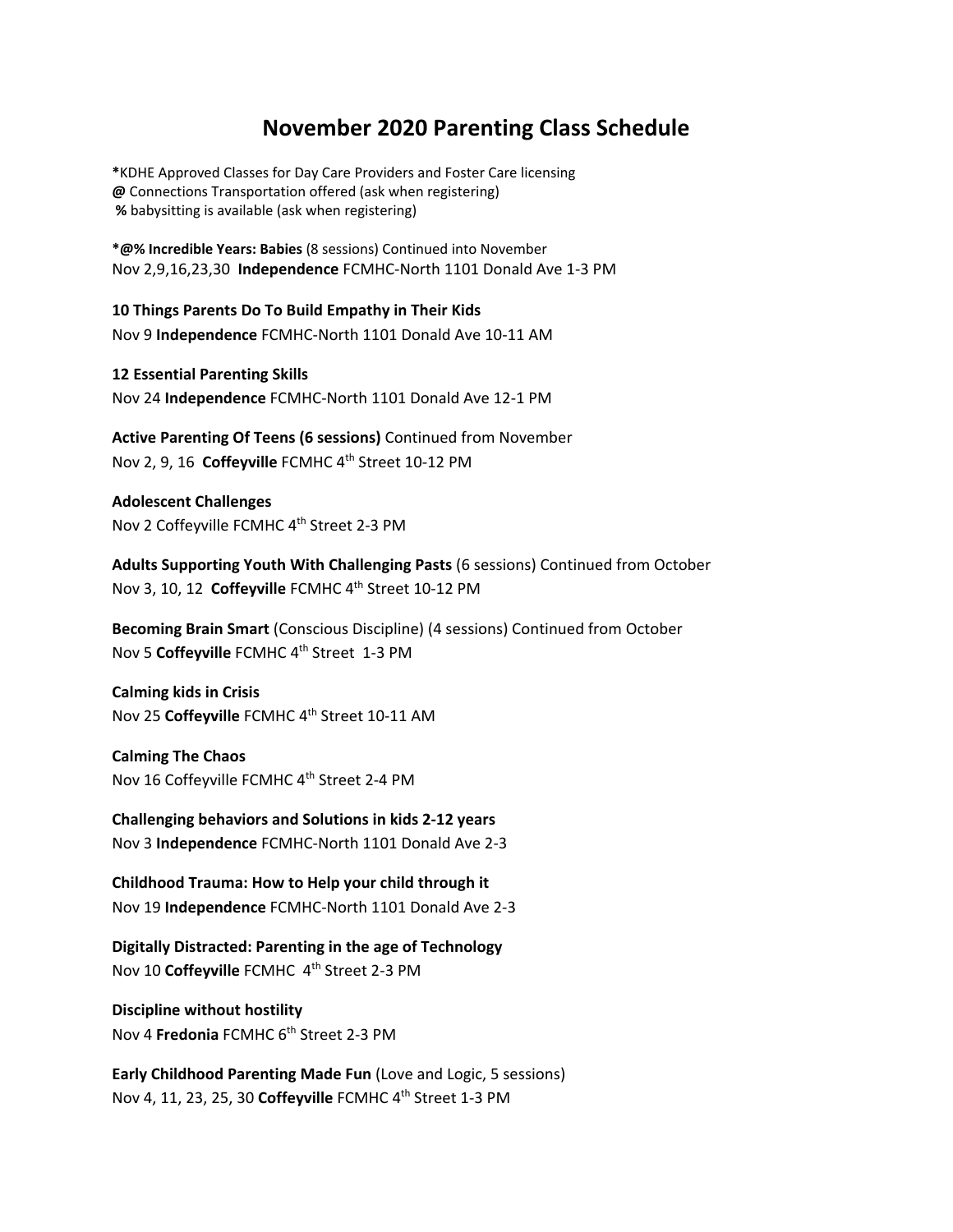**Effective Communication in the Family**  Nov 11 **Neodesha** FCMHC 8th Street 10-11 AM

**Establishing Sleep Routines for Toddlers** Nov 10 **Independence** FCMHC-North 1101 Donald Ave 2-3

**Four Steps To Responsibility** Nov 9 Coffeyville FCMHC 4<sup>th</sup> Street 2-3 PM

**Helping kids manage stress**  Nov 12 Coffeyville FCMHC 4<sup>th</sup> Street 2-3 PM

**Increasing Emotional Intelligence in Your Kids**  Nov 10 **Independence** FCMHC-North 1101 Donald Ave 9-10 AM

**Parent Education Support Group** Nov 13, 20 **Independence** FCMHC-North 1101 Donald Ave 10-11 AM Nov 30 **Coffeyville** FCMHC 4th Street 10-11 AM

**Parenting after separation: Your child's future**  Nov 5 **Independence** FCMHC-North 1101 Donald Ave 2-3 PM

**Parenting Kids with Anxiety Disorders**  Nov 3 **Independence** FCMHC-North 1101 Donald Ave 11-12 PM

**Parenting through tough times: dealing with depression**  Nov 2 **Independence** FCMHC-North 1101 Donald Ave 10-11 AM

**Plugged-In Parenting** (2 sessions) Nov 16, 24 **Independence** FCMHC-North 1101 Donald Ave 9-11 AM

**Real World Parenting Solutions** Nov 12 **Cowley** FCMHC Strother Field 22414 D street 10-11 AM

**Responsive Discipline**  Nov 11 **Neodesha** FCMHC 8th Street 2-3 PM

**Secrets to success in parenting your teen** Nov 11 Coffeyville FCMHC 4<sup>th</sup> Street 10-11 AM

**Strengthening Parenting through Family Relationships**  Nov 19 **Coffeyville** FCMHC 4th Street 2-3 PM

**Stress and the Healthy Family**  Nov 24 Coffeyville FCMHC 4<sup>th</sup> Street 10-11 Am